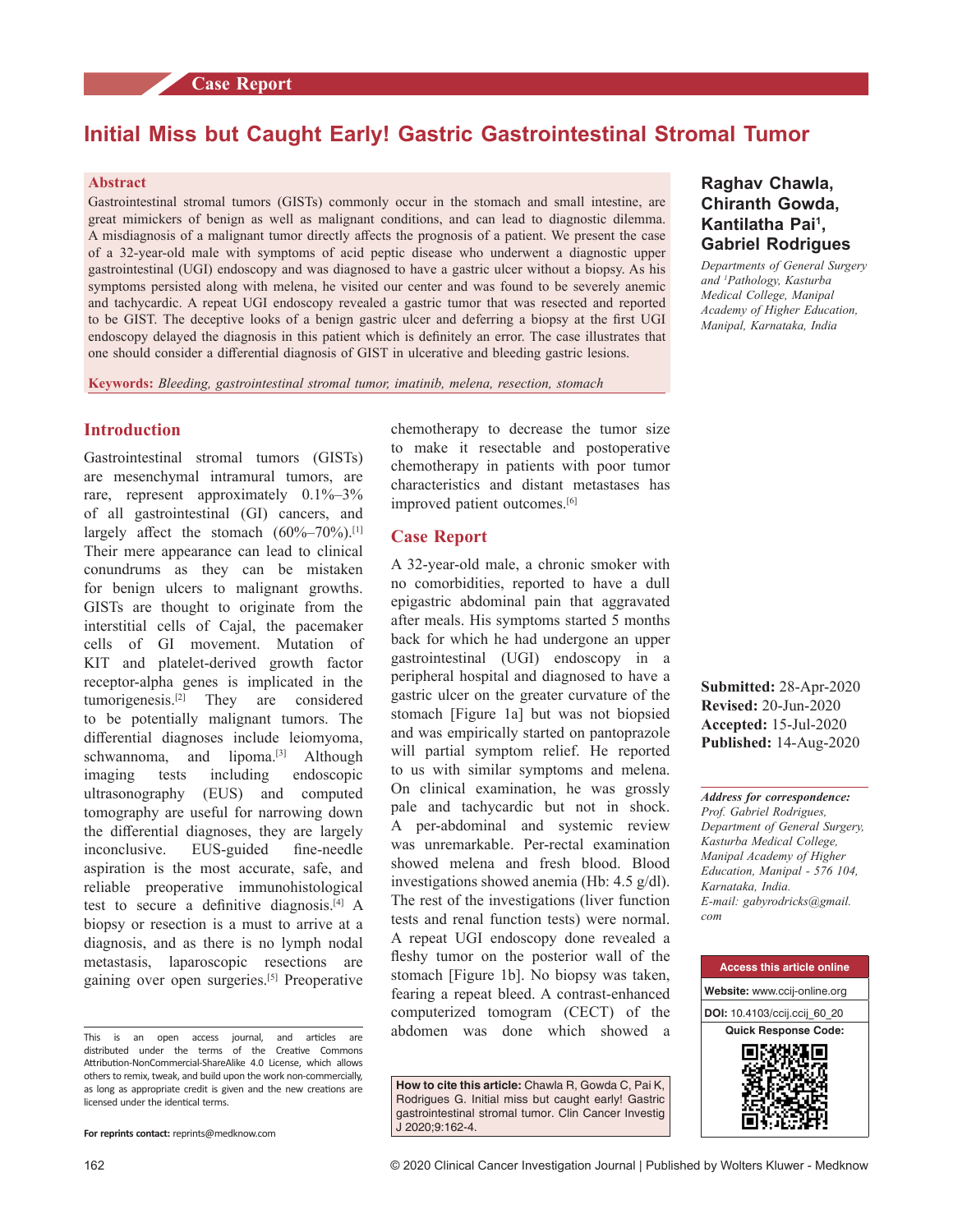solitary lesion arising from the posterior gastric wall that was free from the adjacent organs with no lesions in the liver, intra‑abdominal lymph nodes, mesentery, omentum, or peritoneum. There was no free fluid. There was a tumor blush, with no specific vessel feeding the lesion. Once optimized, he was taken up for an exploratory laparotomy. Intraoperatively, a soft, friable, vascular tumor with central umbilication and ulceration measuring around 4 cm  $\times$  3 cm was found on the posterior wall of the stomach that bled to touch [Figure 1c]. A wedge resection was executed. The rest of the abdominal cavity was normal. Histopathology revealed a tumor composed of spindle cells with lightly eosinophilic cytoplasm arranged in a syncytial pattern [Figure 2a]. Immunohistochemistry showed CD117 and Ki-67 positivity [Figure 2b and c], confirming the diagnosis of GIST. The patient made an uneventful postoperative recovery and was referred to medical oncology. He was started on imatinib mesylate, which he has been talking for 8 months and is under close follow‑up. Repeat UGI endoscopy and a CECT abdomen at 6 months have been normal.

## **Discussion**

GISTs can be great mimickers of various conditions ranging from benign to malignant and can cause diagnostic dilemmas! They account for <1% of GI



**Figure 1: (a) Upper gastrointestinal endoscopy showing an ulcer with clot; (b) upper gastrointestinal endoscopy showing a fleshy tumor; (c) intraoperative picture showing posterior gastric wall tumor**

tumors, which are soft tissue sarcomas that can occur in any part of the digestive system, the most common sites being the stomach and small intestine.<sup>[1]</sup> Extra-GI GISTs are also known to occur. They can attain any sizes and accordingly may be palpable and can be mistaken for carcinoma stomach which requires more aggressive therapy. No hematological test can specifically confirm or rule out the presence of a GIST. Many a times, they are incidentally picked up while investigating for other conditions. An UGI endoscopy and biopsy will establish the diagnosis.[2] Resection is the definitive modality of treatment, followed by chemotherapy depending on tumor characteristics.[3] Imatinib mesylate is the most specific drug, but when not tolerated or not effective, other tyrosine kinase inhibitors (sunitinib, sorafenib, dasatinib, and nilotinib) are used. Unresectable tumors will require upfront chemotherapy to reduce the tumor size and make them resectable.<sup>[4]</sup>

Small GISTs might be asymptomatic but, as in our patient, can present with a slow upper GI bleed manifesting as anemia and melena. The deceptive looks of a benign gastric ulcer and deferring a biopsy at the first UGI endoscopy delayed the diagnosis in this patient which is definitely an error. A differential diagnosis of GISTs should be kept in mind in ulcerative and bleeding gastric lesions.

## **Conclusions**

Gastric GISTs, though rare to occur, can have varied presentations that lead to a diagnostic dilemma and are commonly mistaken for a carcinoma. They can grow to big dimensions and are usually amenable for resection. Preoperative chemotherapy does help in downstaging these tumors. Recurrences are known to occur in few patients.

#### **Declaration of patient consent**

The authors certify that they have obtained all appropriate patient consent forms. In the form, the patient has given his consent for his images and other clinical information to be reported in the journal. The patients understand that their name and initials will not be published and due efforts will be made to conceal their identity, but anonymity cannot be guaranteed.

#### **Financial support and sponsorship**

Nil.



**Figure 2: (a) Photomicrograph showing a fleshy tumor composed of spindle cells with eosinophilic cytoplasm arranged in a syncytial pattern; (b and c) immunohistochemistry showing CD117 and Ki‑67 positivity**